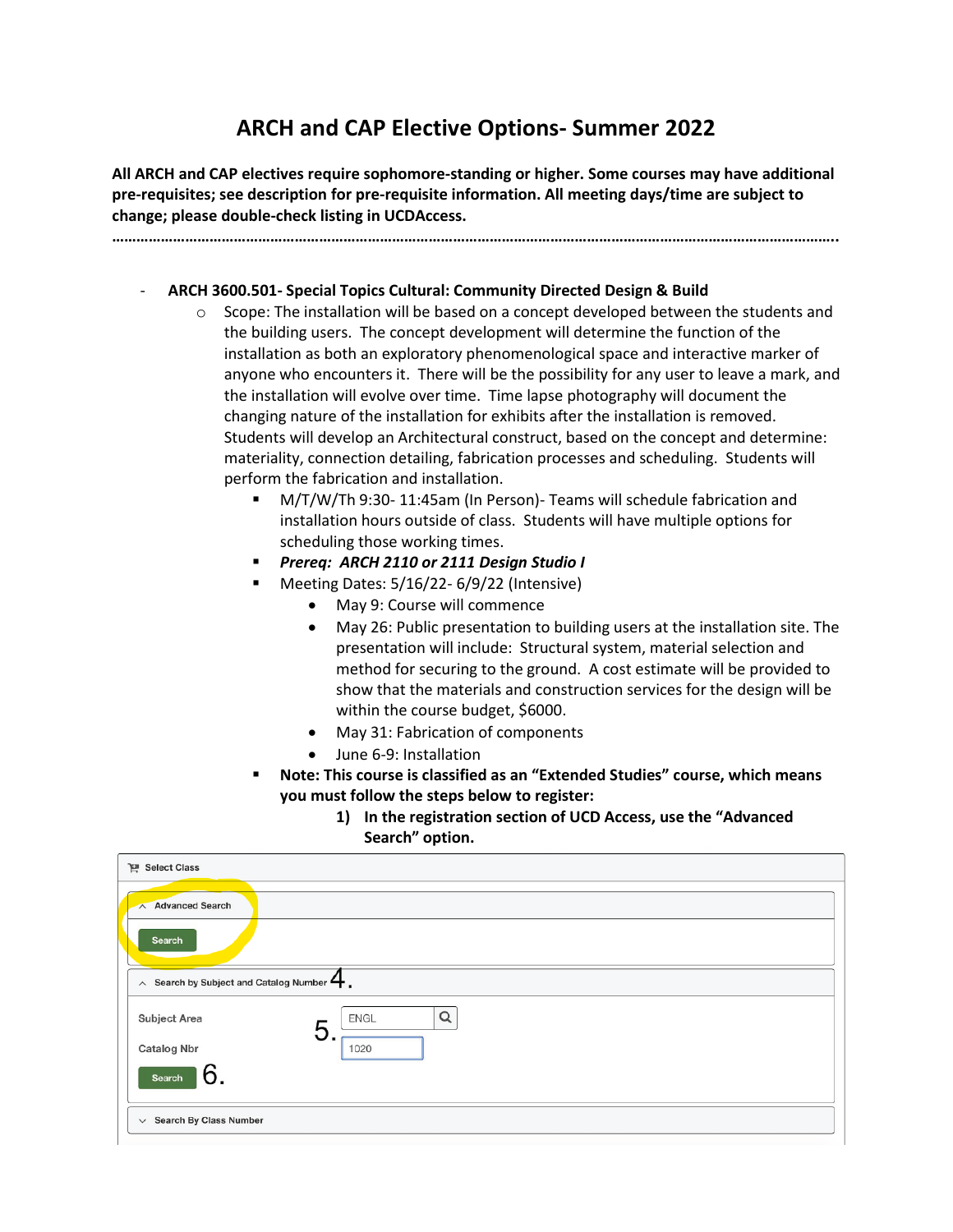- **2) Select the following search criteria:**
	- **a. Institution: CU Denver**
	- **b. Term: Summer 2022**
	- **c. Campus: Extended Studies**
	- **d. Subject: ARCH**
	- **e. Course Number: 3600**

#### - **ARCH 3600.002- Special Topics Cultural: Architecture of Fun**

- $\circ$  What is fun? And what is fun architecture? It seems like an easy question at first. But like a lot of easily questions, easy answers are hard to come by. This course tackles this seemingly simple question through creative practice and critical interrogation. By making and thinking about the objects we employ to "have fun", you will develop a conceptual framework and develop skills for designing and creating fun objects, with an eventual focus on a special class of objects we recognize as fun architecture.
	- M/W 5:30- 8:15pm (Zoom)
	- Meeting Dates: 6/6/22-7/30/22 (Regular)

## - **ARCH 3602.001 - Architecture Photography**

 $\circ$  Architecture Photography is an introduction to making and critically analyzing photographs in general, as well as architectural images specifically. Students will be challenged to create compelling imagery and to think critically about the ways in which images communicate.

Students will complete a number of in-class mini assignments, four photographic assignments, and a final photographic project. Throughout the semester students will learn:

- How to operate a DSLR/mirrorless system camera
- Photographic composition
- Adobe Lightroom Classic CC, and components of Adobe Photoshop
- Approaches to photographing architectural exteriors and interiors
- How to use photography to capture design inspiration
- About photographic artists and their work
- In order to successfully complete this course students will need:
- Access to a DSLR or mirrorless system camera
- Can be purchased or borrowed from a friend or family member
- A **limited** pool of cameras will be available through the college
- An external hard drive or laptop
	- M/W 12:00-4:45pm (Remote)
	- Meeting Dates: 6/6/22-7/30/22 (Regular)

## - **ARCH 3705.H01- Human Centered Design, Innovation, and Prototyping**

- $\circ$  Introduces techniques for collaborative design by interdisciplinary teams: design thinking, problem solving, and rapid prototyping. Teams of students design and implement increasingly complex projects while acquiring essential innovation and problem-solving skills. The course will culminate in a final project chosen by each team.
	- M/W 1:00-4:30pm (Hybrid)
	- Meeting Dates: 6/6/22- 7/2/22 (First Four Weeks)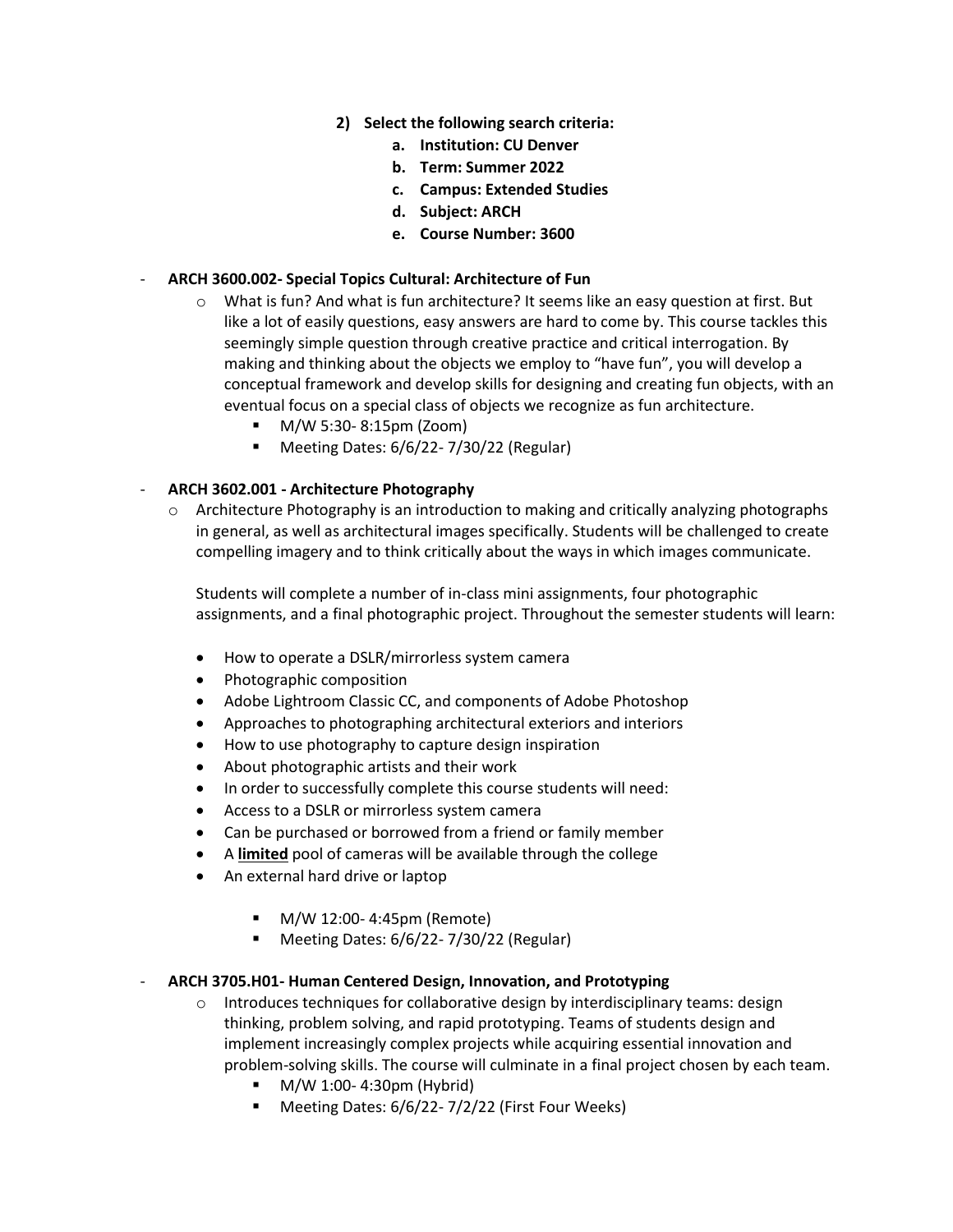## - **ARCH 3709.001- Furniture Design**

- $\circ$  With Advanced digital technologies, students are able to create complex designs, produce intricate wood objects, and replicate furniture components in a production quality atmosphere. Students will learn to run our CNC router as they combine the traditions of furniture making with modern technology in an intensive hands-on course that explores the creative potential of the Computer Numerically Controlled (CNC) router. The class will address the questions of why, when and how to use the CNC to explore ideas in repeatable CNC driven furniture design. We will explore ways in which this technology can become another powerful tool as a design/fabrication method of making. Students will explore the materials and techniques of traditional woodworking paired, or recreated through digital technology and methods. Students will experiment, evaluate, choose and develop prototype to final product using digital modelling and CNC technology.
	- **NOTE: This course was previously numbered ARCH 3700 (Special Topics Design: Furniture Design. If you took this ARCH 3700 course previously, do not enroll in ARCH 3709; you cannot earn credit for both.**
	- M/W 3:00- 5:15pm (In-person)
	- Meeting Dates: 6/6/22-7/30/22 (Regular)

# - **ARCH 3805.001 - Beginning Revit**

- o **Course Description:** This course covers the fundamental operation and use of Autodesk's Revit Architecture software. In this course, students will learn how to operate and navigate the program and will produce drawing sets and renderings for a simple building. The course will closely follow the "Revit Architecture 2019 Essential Training (Imperial)" and other tutorials available on Lynda.com. To access Lynda.com, students will need to purchase a subscription for the duration of the class or obtain free access through the Denver Public Library. This will be in lieu of purchasing a text book. Students who work for the university may have access to a free Lynda.com subscription.
- o **Course Objective:** By the end of the course, students will be capable of producing full architectural drawing sets including title blocks, floor plans, elevations, sections, details, renderings, and 3D models. The course will cover basic rendering techniques and a limited amount of Adobe Photoshop skills so that students can apply their knowledge of Revit to produce materials for their studio courses as well as in their careers as architects.
	- *Prereq: ARCH 2121 and 3130 or 3110 and 3130*
	- $\blacksquare$  T/Th 5:00 pm 7:45pm (In Person)

*\*\*If* ARCH 1711 Arch. Visualization I is part of your BS Architecture degree requirements, this course is also available for registration in Summer 2022 (see below). Not sure if this course is required for you? Check your [degree audit](https://datc.prod.cu.edu/selfservice-cuden/general/home.html) or consult with [CAP.UGAdvising@ucdenver.edu.](mailto:CAP.UGAdvising@ucdenver.edu)

## *Note: ARCH 1711 is not eligible to fulfill an ARCH or CAP elective.*

## - **ARCH 1711.001- Arch. Visualization I**

o First in the sequence of two visual studies courses, this course introduces students to the fundamental principles of two and three-dimensional visual analysis and communication. Students are taught basic drawing and model-making conventions,